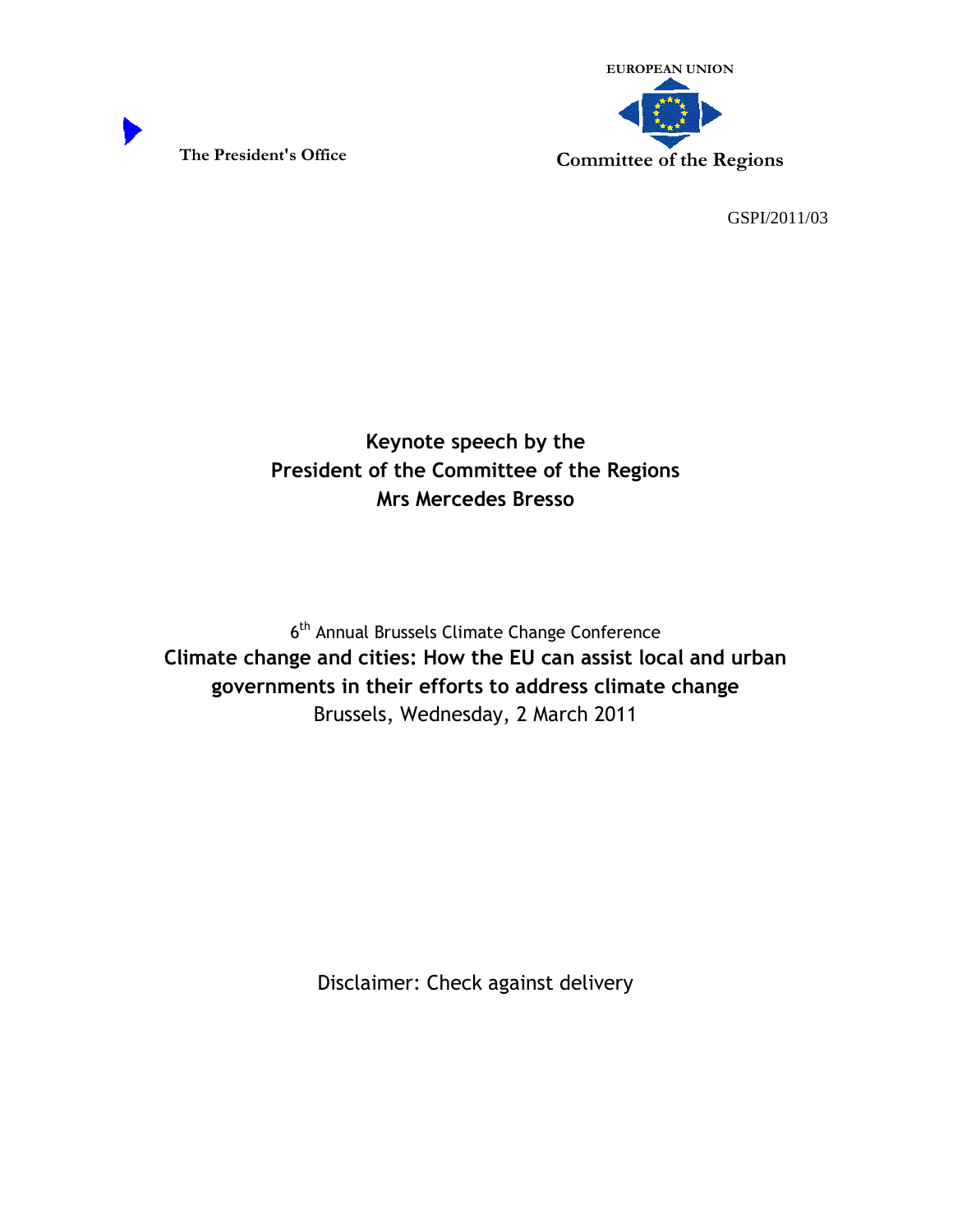Ladies and gentlemen,

I would like to warmly welcome you to the Committee of the Regions.

Commissioner (Günther) Oettinger,

it is a real pleasure to share the keynote address with you.

## Energy policy is a key driver for Europe 2020.

It is an ambitious strategy, whose goals are in our reach if we engage cities and regions – just as the Covenant of Mayors is doing.

Today, I would like to focus my address on three aspects of EU policies for energy and climate action:

- 1. why "going local" is essential;
- 2. the kind of EU policy we need;
- 3. how to get the best out of the Covenant of Mayors.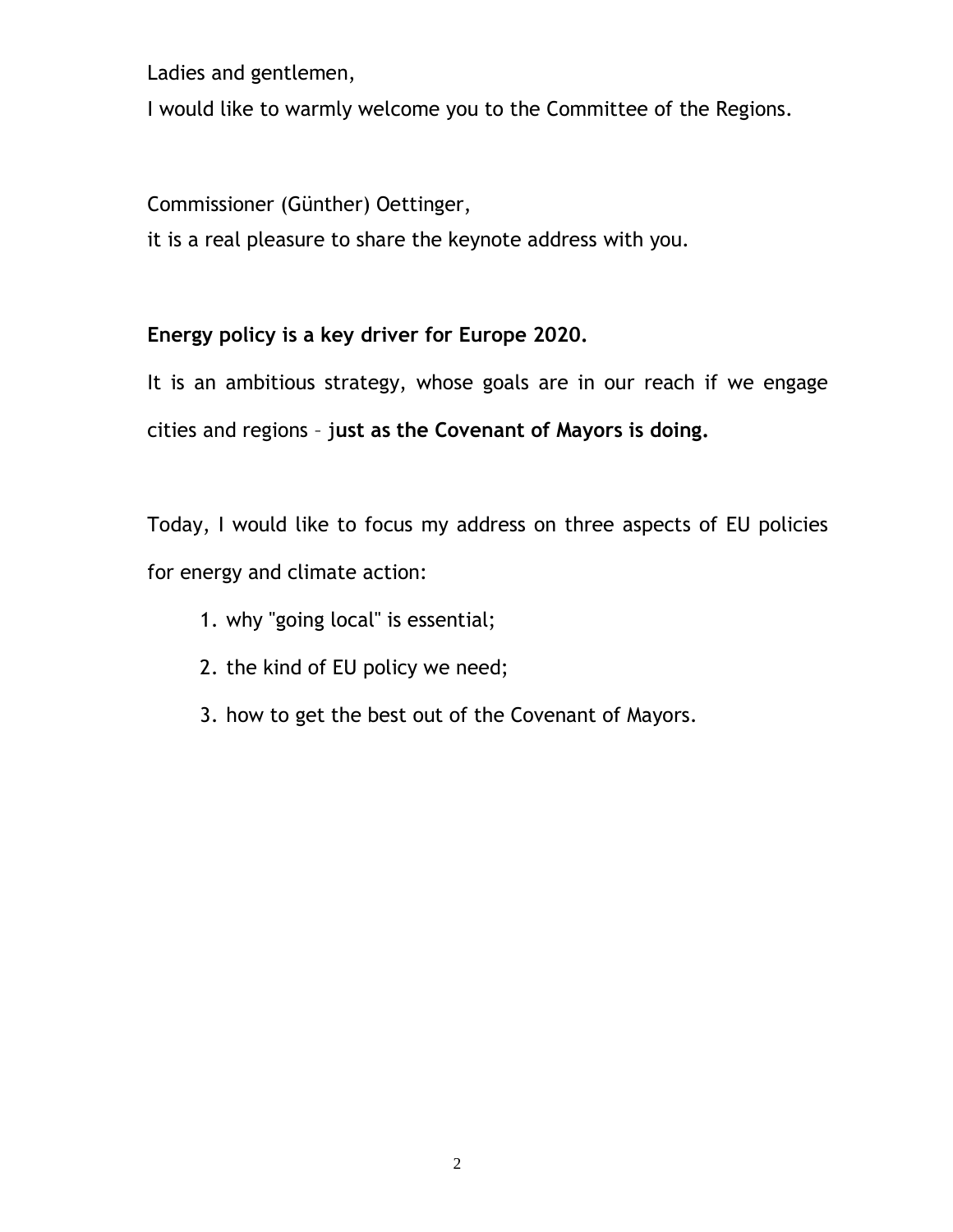My first point: going local on climate and energy action.

Both climate and energy are global issues, and this requires that Europe develop a bold policy and play a leading international role.

In this regard, the Union is not only the place to shape commitments by striking a balance between national positions.

A bold Union must also transform commitments into action – in everyday life in each and every one of our regions and cities.

## Indeed, global issues are daily challenges for local politicians.

We have to adapt our social services as summers become increasingly hot. We have to intervene when natural disasters strike our communities. We must face floods and droughts and their consequences for agriculture and tourism.

However, "by going local" the Union can also exercise strong leverage. In fact, local and regional authorities account for:

- more than 30% of total public expenditure,
- more than 25% of total tax revenue,
- 65% of public investment in the EU.

They enforce 70% of EU legislation.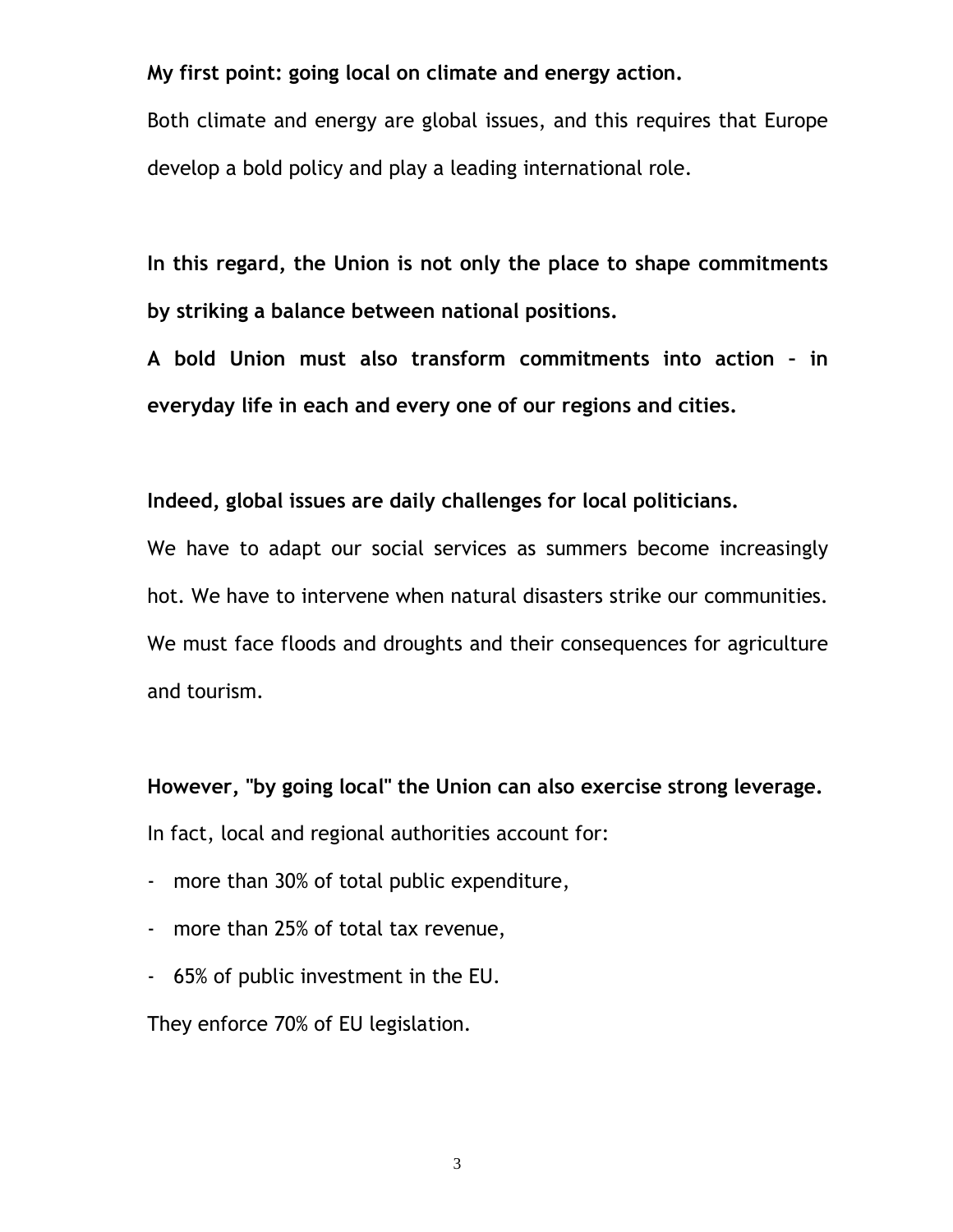Cities and regions can therefore boost renewable energies and energy efficiency in different ways:

- via green public procurement
- …and fiscal incentives to businesses and families;
- via public investment in carbon-free technologies
- … and enforcement of energy efficiency rules;
- via mobilisation of citizens
- … and "green" public-private partnerships.

While we need a geo-political approach to energy, including the question of security and diversification of supply, Europe must also strongly root its "energy shift" within our local economic and social fabric.

Finding a balance between the two is, I believe, the right EU policy mix for energy and climate, which is my second point.

In this regard, we welcome the fact that the European Commission has adopted "A Resource-efficient Europe" among its first Flagship Initiatives. As follow-up, we also look forward to considering your communications on the European Energy Efficiency Plan 2020 as well as the Roadmaps 2050 on Energy and Low Carbon Economy.

4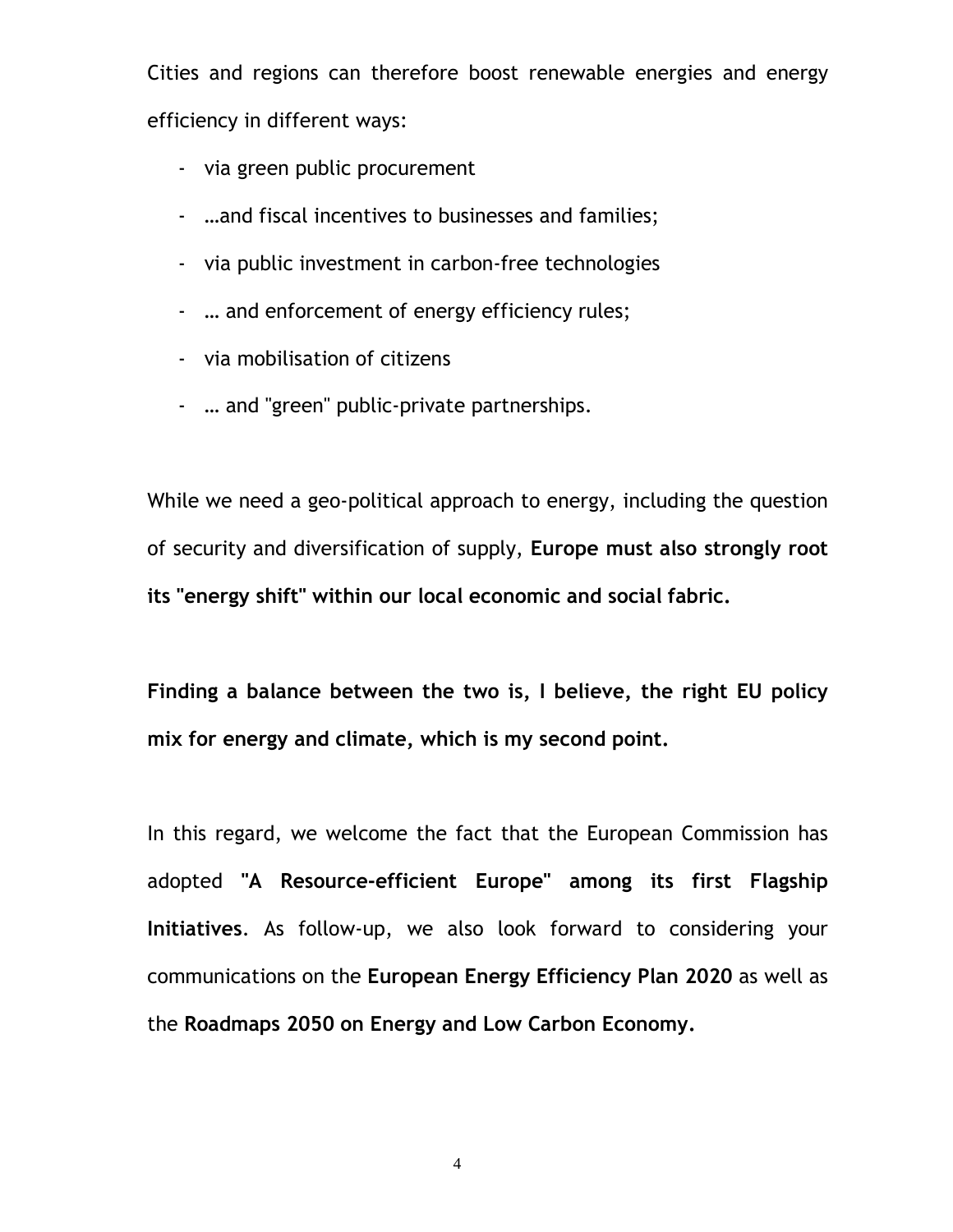The Committee will put forward proposals on this matter. We will not build our position from scratch, since this discussion closely interlinks with other key debates, such as that on the future Multiannual Financial Framework and that on ensuring territorial cohesion within all European policies.

Indeed, the Committee strongly believes that mainstreaming energy efficiency and climate action within major territorial policies, such as cohesion policy, is a better solution than creating separate policy funds. At the request of the Commission, we will be delivering an outlook opinion on this subject in the near future.

That said, we must ensure that certain conditions are satisfied,

three of which I would like to stress:

- 1. effective enforcement of mainstreaming through enhanced cooperation both within the Commission and at Member State and regional and local level;
- 2. creation of Europe 2020 Project Bonds to support long-term investment in the field of energy networks and infrastructure;
- 3. support for experimentation and pilot projects by providing European seed funding and technical assistance to new energy applications.

5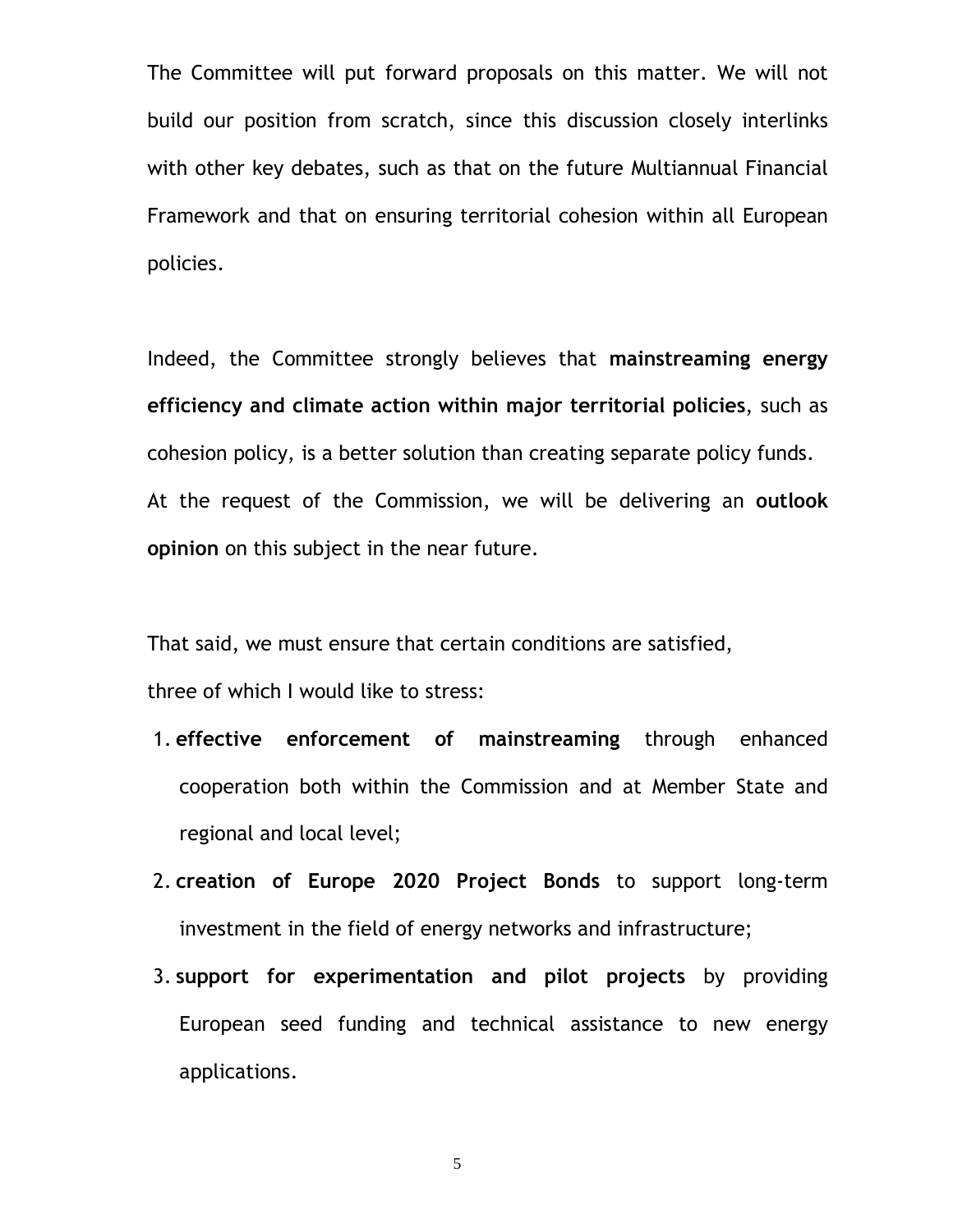This leads me to my last point:

how to make the best use of the Covenant of Mayors.

## So far, the Covenant of Mayors has been a success story,

since it is translating a European political agenda into, firstly, political commitments at local level,

then into Sustainable Energy Action Plans,

and, in some cases, into practical projects on the ground.

And it is doing all this by shaping a truly European community of best practices.

What started as a pilot scheme has rapidly become a model of governance for other policies, as recognised by President Barroso.

After a successful start-up and expansion, the Covenant needs to be consolidated through practical implementation. Failure to do so would ultimately undermine the credibility of Europe in the eyes of the cities and regions.

Indeed, we all want the Covenant to become more robust.

To this end, the Committee is ready to further reinforce the political partnership with the European Commission and the Covenant stakeholders.

6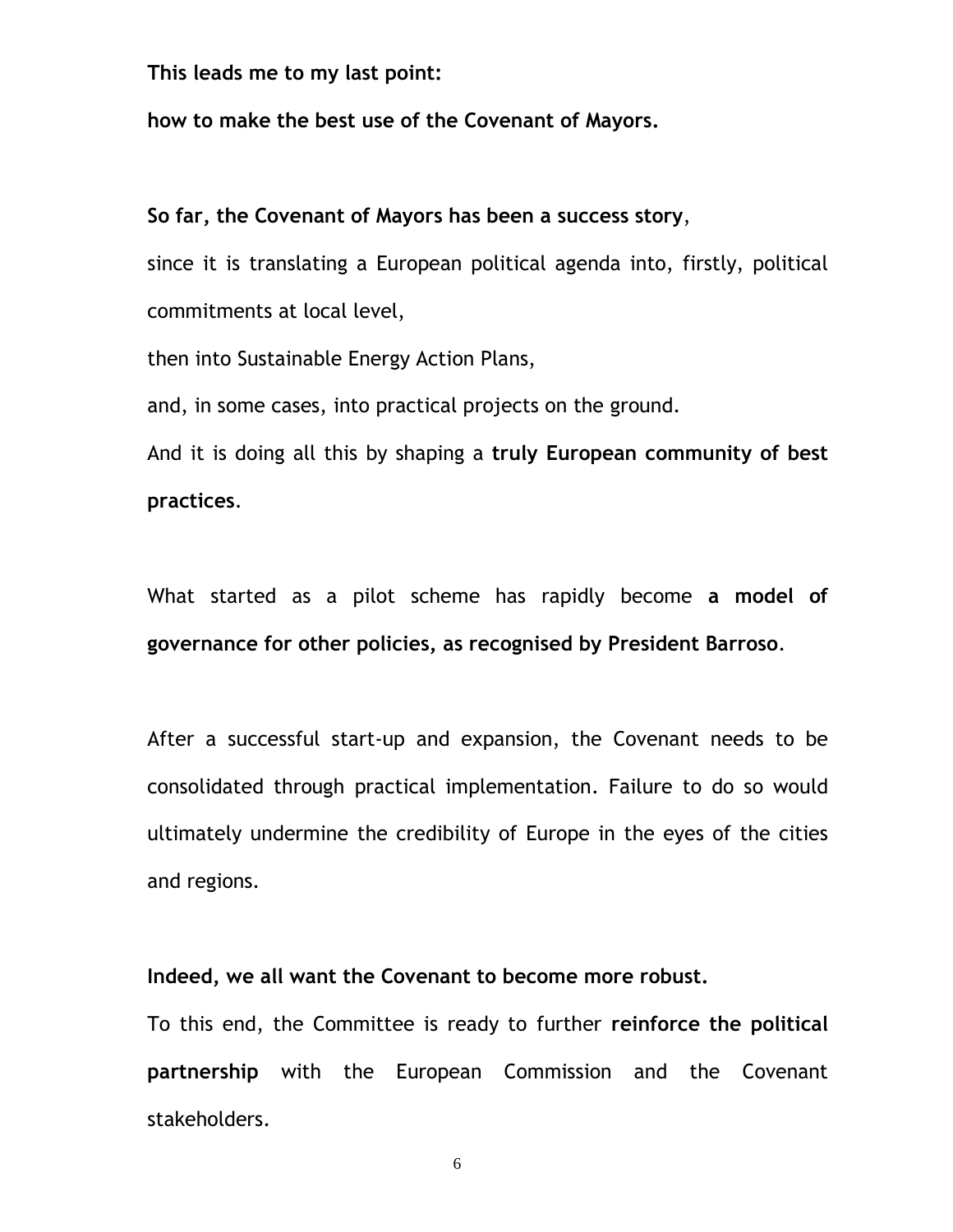Together, we can further develop our vision and roadmap for the Covenant. Without being exhaustive, we could have a fresh and realistic look at questions such as:

- 1. How to reinforce political ownership and governance of our partnership?
- 2. What mechanisms are needed to ensure more coherence in policy delivery and funding between the Covenant and major EU policies, such as cohesion?
- 3. Can the scope of the Covenant be extended to other policies within sustainable development?
- 4. How can we better lever public-private partnerships?
- 5. How can the external dimension of the Covenant be strengthened?

In fact, our Covenant is becoming a success story around the world. Commissioner Oettinger, let me mention just one example.

In the framework of the cooperation agreement between the US Conference of Mayors and our Committee, we have learned that the Northern Virginia Regional Commission is adopting a new energy plan which is inspired by the Stuttgart Region, thus generating economic returns for German business.

The Committee has already received similar expressions of interest from Indian mayors. Other calls for cooperation are coming from the